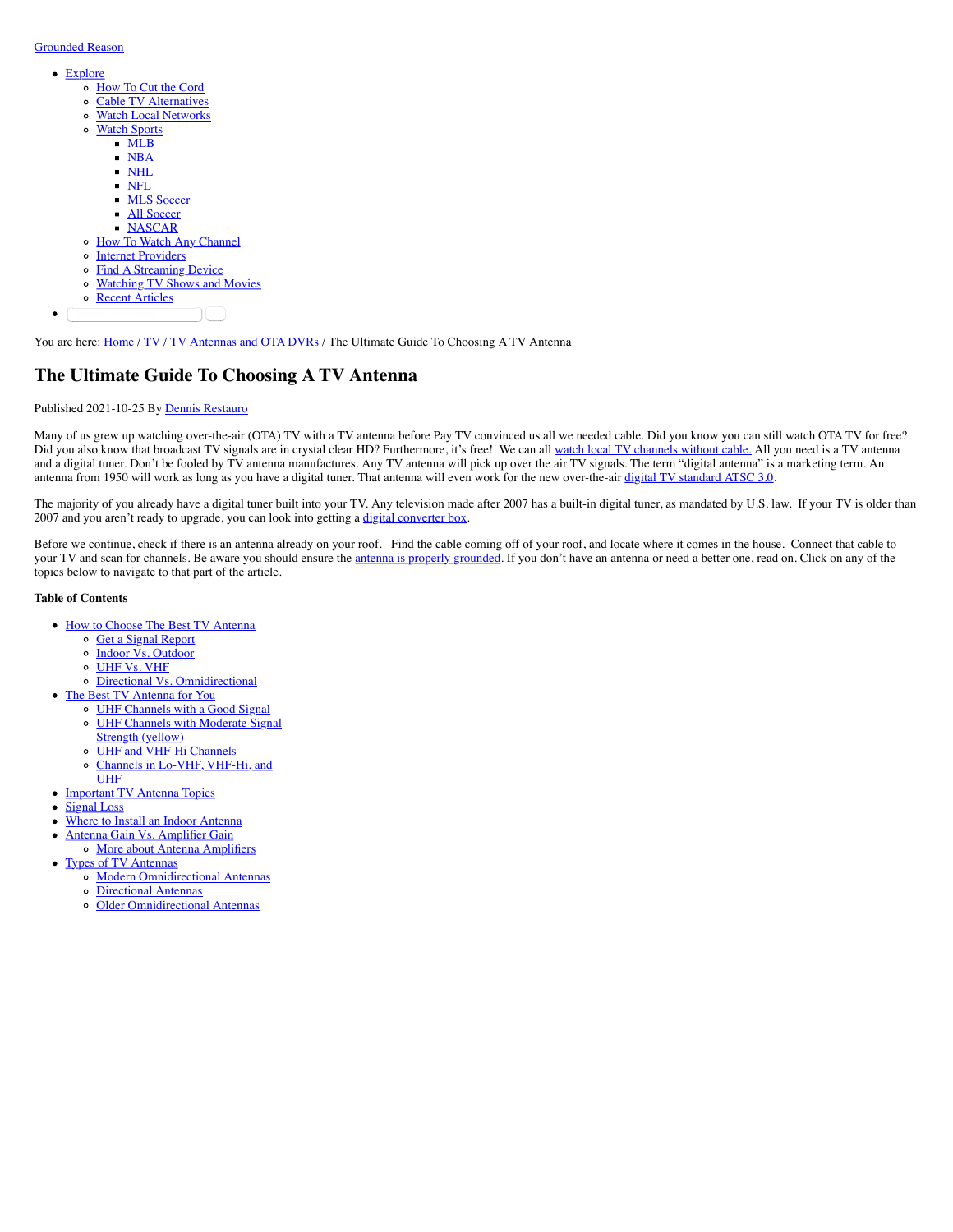# **How to Choose The Best TV Antenna**

There are several TV antenna brands on the market. However, what matters isn't the brand. It's your location and direction from the towers and in which band most of your channels are broadcast. Generally, you can grab a [GE Ultra Edge indoor antenna](https://www.groundedreason.com/ge-ultra-edge-indoor-tv-antenna-review/) if you live in a city or the suburbs. It will provide free access to the major broadcast networks and perhaps a bit more.

If the GE antenna doesn't meet your needs, switching to a different brand of the same antenna type likely won't increase the number of channels you can receive. However, knowing when you need a directional antenna, or a VHF antenna, or amplification and which antenna suits your situation can make a world a difference.

Let's go through the steps of picking the perfect antenna for your needs.

## **Get a Signal Report**

[A signal report will provide important information about the TV signals in your area. They are easy to obtain online. The FCC has a great mapping tool to show you which](https://www.fcc.gov/media/engineering/dtvmaps) stations are available in your area. It will let you know which stations have strong and weak signals in your area. It also indicates the signal band for each channel. Each channel will have a UHF, HI-V (High VHF), or LO-V (Low VHF). While this might not mean much to you, I will explain why it's crucial information required to choose a suitable antenna.

The channels are ordered by signal strength in the report, with strong signals appearing in green, moderate signals appearing in yellow, and weak signals in brown. See the image below as an example.

| DTV Coverage                                                   |                               |             |                           |             |             |           |  |  |  |  |  |
|----------------------------------------------------------------|-------------------------------|-------------|---------------------------|-------------|-------------|-----------|--|--|--|--|--|
|                                                                | Signal Legends                |             |                           |             |             |           |  |  |  |  |  |
| all                                                            | al<br><b>Strong</b>           |             | Moderate                  | đ<br>Weak   | ×           | No Signal |  |  |  |  |  |
| Incentive Auction (IA) Information                             |                               |             |                           |             |             |           |  |  |  |  |  |
| Mouse over the letter for more details<br>about that callsign. |                               |             |                           |             |             |           |  |  |  |  |  |
|                                                                | Callsign                      |             |                           | Network Ch# | <b>Band</b> | <b>IA</b> |  |  |  |  |  |
| Click on callsign for detail                                   |                               |             |                           |             |             |           |  |  |  |  |  |
|                                                                | ull WMAR-TV ABC               |             |                           | 2           | <b>UHF</b>  | R         |  |  |  |  |  |
|                                                                | ail wnuv                      |             | <b>CW</b>                 | 54          | <b>UHF</b>  | R         |  |  |  |  |  |
| ٠ıl                                                            | <b>WBFF</b><br><b>WUTB</b>    |             | <b>FOX</b>                | 45          | UHF         | R         |  |  |  |  |  |
|                                                                |                               |             | TBD                       | 24          |             |           |  |  |  |  |  |
|                                                                | all WMPT                      |             | PBS                       | 22          | UHF         | R         |  |  |  |  |  |
|                                                                | all WBAL-TV NBC               |             |                           | 11          | Hi-V        | R         |  |  |  |  |  |
|                                                                | all WJZ-TV                    |             | CBS                       | 13          | Hi-V        | R         |  |  |  |  |  |
|                                                                | all WMJF-CD                   |             |                           |             | <b>UHF</b>  | R         |  |  |  |  |  |
|                                                                | all WMPB                      |             | PBS                       | 67          | UHF         | R         |  |  |  |  |  |
|                                                                | all WMDE                      |             |                           | 36          | Lo-V        |           |  |  |  |  |  |
| пĪ                                                             | <b>WRC-TV</b><br>WZDC-CD      |             | <b>NBC</b><br><b>TELE</b> | 4<br>44     | <b>UHF</b>  | R         |  |  |  |  |  |
| пI                                                             | <b>WUSA</b><br>WJAL           |             | CBS<br><b>IND</b>         | 9<br>68     | Hi-V        |           |  |  |  |  |  |
| al.                                                            | WJLA-TV                       |             | <b>ABC</b>                | 7           | Hi-V        |           |  |  |  |  |  |
| пI                                                             | <b>WFDC-DT</b><br><b>WDCW</b> |             | <b>UNIV</b><br><b>CW</b>  | 14<br>50    | UHF         |           |  |  |  |  |  |
| пI                                                             | <b>WTTG</b><br><b>WDCA</b>    |             | <b>FOX</b><br><b>MNT</b>  | 5<br>20     | UHF         |           |  |  |  |  |  |
| пI                                                             | WHUT-TV                       |             | PBS<br>32                 |             | <b>UHF</b>  |           |  |  |  |  |  |
| al.                                                            | <b>WETA-TV</b>                |             | PBS<br>26                 |             | UHF<br>R    |           |  |  |  |  |  |
| d.                                                             |                               | WPXW-TV ION |                           | 66          | <b>UHF</b>  | R         |  |  |  |  |  |
| <b>COM</b><br>ble of FCC TV signal report                      |                               |             |                           |             |             |           |  |  |  |  |  |



#### Please note:

These predictions are based on a terrain-sensitive propagation model resembling but not identical to the propagation model used when calculating service and interference contours for licensed broadcast television stations. Actual signal strength may vary based on a variety of factors, including, but not limited to, building construction, neighboring buildings and trees, weather, and specific reception hardware. Your signal strength may be significantly lower in extremely hilly areas. Click on a callsign for details about that station's Incentive Auction repacking plans.

Example **Example** 

## **Indoor Vs. Outdoor**

An outdoor antenna will always be better at receiving TV channels than an indoor TV antenna. I always recommend going with an outdoor antenna when possible. However, you will usually pick up a TV channel with an indoor antenna as long as it has a strong signal and is in the UHF band.

I advise against blindly trusting the color-coding on the FCC website. While the website is extremely helpful, antenna performance varies with UHF and VHF channels.

## **UHF Vs. VHF**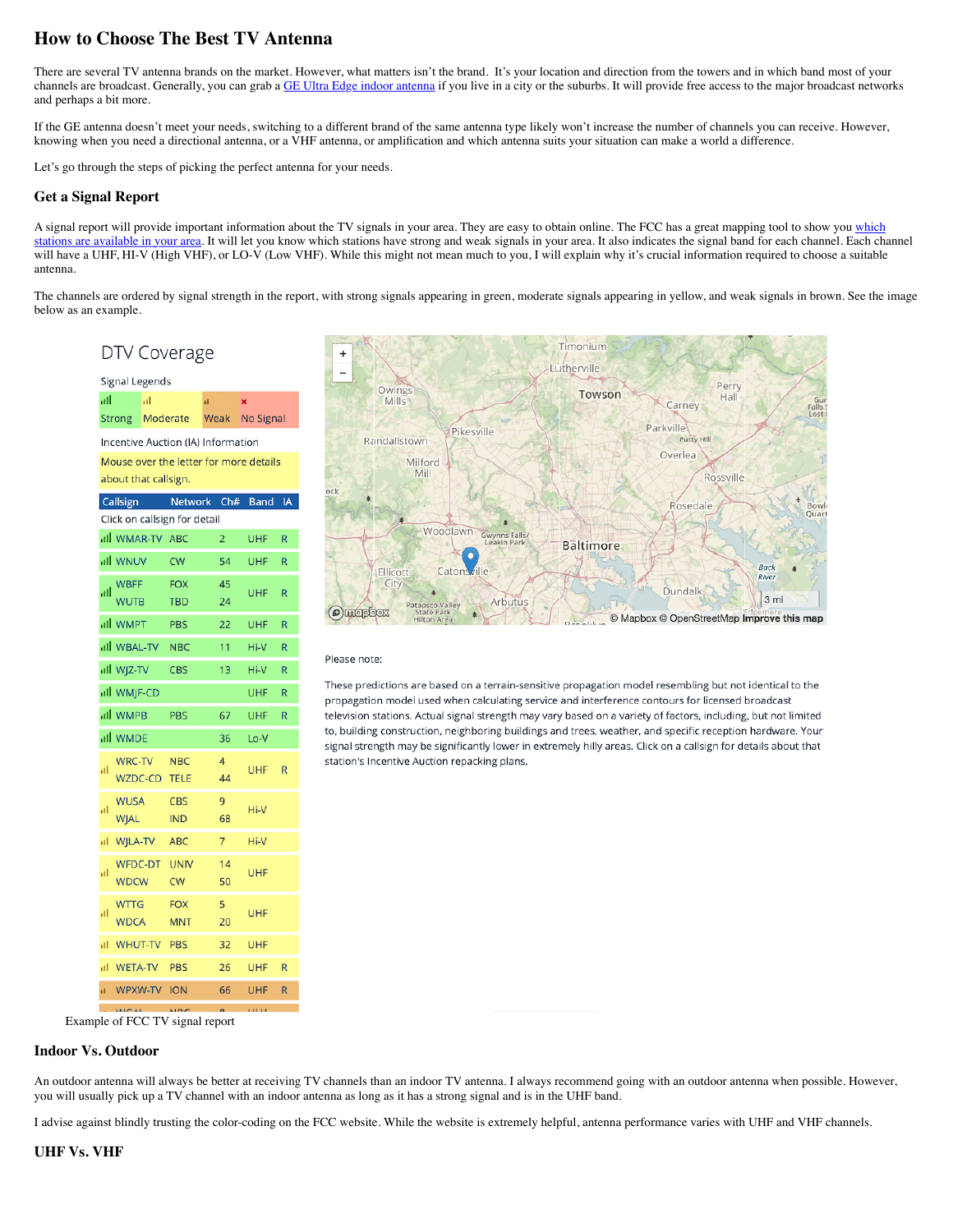TV channels are split into three different bands, UHF, HI-V (High VHF), or LO-V (Low VHF). The majority of indoor TV antennas are designed to pick up UHF channels.

When it comes to indoor antennas, I've had the best luck with old-fashioned [rabbit ear antennas](https://amzn.to/38WKEUr) when it comes to receiving a VHF signal. This is due to requiring long pole elements to capture VHF signals. To make matters worse, many signals in today's digital world interfere with channels in the VHF spectrum.

Generally, I recommend using an outdoor antenna if you are dependent on receiving VHF channels. Although, there are antenna hacks like using a [UHF/VHF signal joiner](https://amzn.to/2QkonJK) to combine your UHF antenna with a pair of rabbit ears for VHF channels.

### **Directional Vs. Omnidirectional**

Directional TV antennas are antennas designed to pick up signals in the direction you point them. Omni-directional antennas are designed to pick up channels in all directions. This tradeoff is due to focusing the antenna gain. (Which is different from amplifier gain.) With a directional TV antenna, the gain is built into the TV antenna and focuses reception in the tower's direction. Omnidirectional antennas balance their gain to pick up channels in all directions. Amplifier gain applies to an already received signal which will amplify noise in that signal as well.

## **The Best TV Antenna for You**

Now that we have a general idea about what matters when it comes to antenna reception, we can get into the best antennas to consider for given situations. If you want to know more about the concepts of signal reception, I will go a bit more in-depth on this topic later in this article.

### **UHF Channels with a Good Signal**

[If there aren't many hills and obstructions between your home and nearby TV towers, you should be okay with most Omni-Directional indoor antennas. \\$20 GE Ultra Edge TV](https://www.groundedreason.com/ge-ultra-edge-indoor-tv-antenna-review/) antenna is designed to pull UHF channels in that signal range and should have done the trick. If not, your house may have thick walls or other factors interfering with reception. In this case, I would treat your TV signals as "moderate" instead of strong. Antennas like the [Winegard Flatwave](https://www.groundedreason.com/winegard-flatwave-amped-hdtv-antenna/) are also good options, but you will pay a bit more where a less expensive option can get the job done.

If there are only UHF channels in your area and good signal strength, then it's hard to go wrong with an outdoor antenna. If you need to pull from towers in different directions, go with the affordable [DB2e Bowtie Antenna.](https://amzn.to/2FJ04CV)

#### **UHF Channels with Moderate Signal Strength (yellow)**

In these situations, I recommend an outdoor antenna. The type of antenna depends on the channel locations and how strong those signals are. If the UHF channels have moderate signal strength but are located in multiple directions, you can use an omnidirectional antenna like the [ANTOP AT-415B](https://amzn.to/3E5DXiW). It's aesthetically pleasing to the eye. It's also straightforward to install and does a great job of pulling both UHF and VHF-Hi channels.

Moderate signals are harder to capture. You may need an antenna with a bit of built-in "gain." Think of gain as focusing the antenna in a given direction. If your channels are roughly in a 180-degree arc of one another, we recommend the [Clearstream 4V.](https://amzn.to/32pPBnJ) It's multidirectional as it casts a wide arc and even adds signal gain in the forward-facing 180-degree arc. If you need a bit more gain, you can try the [Channel Master ExtremeTenna.](https://amzn.to/2fTFWkd)

If you need even more gain, you can give the [Antennas Direct DB8e](https://amzn.to/2Yi45V6) a try. The antenna panels on this antenna can be positioned into optimal patterns based on where the TV towers. It also packs a bit more gain.

## **UHF and VHF-Hi Channels**

While I could easily get VHF-Hi channels with an omni-directional antenna, not everyone will have the same experience due to interference patterns varying by location. If you have issues receiving VHF-Hi channels, there are antennas designed to do a decent job with UHF and Hi-VHF channels. For an indoor antenna, I would go with the Mohu Leaf [Glide. Check out my review of the Mohu Leaf Glide for more information. It does a better job pulling in those Hi-VHF channels when compared to the \\$20 GE Ultra Edge TV](https://www.groundedreason.com/ge-ultra-edge-indoor-tv-antenna-review/) antenna.

As for outdoor, the Antennas Direct [Clearstream 2V](https://amzn.to/2fEIYDP) is a good option. It pulls channels within a 70-degree arc and adds a bit of gain in that direction. While Antennas Direct considers this an indoor/outdoor antenna, it's a bit too bulky for me to consider this an indoor antenna. If you need a bit more power, then try the upgraded [Clearstream 4V.](https://amzn.to/2wRroVy)

If you need a bit more antenna gain, you can try the [Winegard HD7694P](https://amzn.to/2fnaDtB). It requires more precise aiming than other antennas but will pull channels at long distances in the VHF-Hi spectrum.

#### **Channels in Lo-VHF, VHF-Hi, and UHF**

Some areas of the country have digital channels in the VHF-Lo range. If all the channels you want are within 45 miles, then go with the [Channel Master CM3016.](https://amzn.to/2eEgrgV) For longer distance channels, I'd try the [Winegard HD8200U.](https://amzn.to/2fEK9mF) Another option would be to get [this version of the DB8e](https://amzn.to/34hS6uL) mentioned above. It comes with a VHF kit that adds two dipole elements with a signal joiner to improve VHF reception.

## **Important TV Antenna Topics**

Now that you know the type of antenna you will need, I wanted to point you to more information on common questions concerning over-the-air television.

**Over the Air DVR** – Yes, you can record from your antenna. I strongly recommend it and review several options in this [guide to OTA DVRs.](https://www.groundedreason.com/ota-dvr-without-cable/)

More than 1 TV – There are solutions for [connecting an antenna to more than 1 TV](https://www.groundedreason.com/connecting-an-antenna-to-multiple-tvs/). I recommend an outdoor antenna for this in most situations, but check out the link for more information.

Grounding the Antenna - This isn't a concern for an indoor antenna. However, [you want to ground an outdoor antenna](https://www.groundedreason.com/how-to-ground-an-outdoor-antenna/). It will mitigate lightning strikes and other electrical anomalies that are possible but unlikely.

Reception – For those that don't want to read all the details and inner workings of TV antennas, I've put together a quick reference to help [improve indoor antenna reception.](https://www.groundedreason.com/maximize-indoor-tv-antenna-reception/)

**Antenna Installers** – I've had many readers ask about antenna installers in their area. I've discovered an excellent service called Home Advisor that finds trusted home improvement professionals in your area.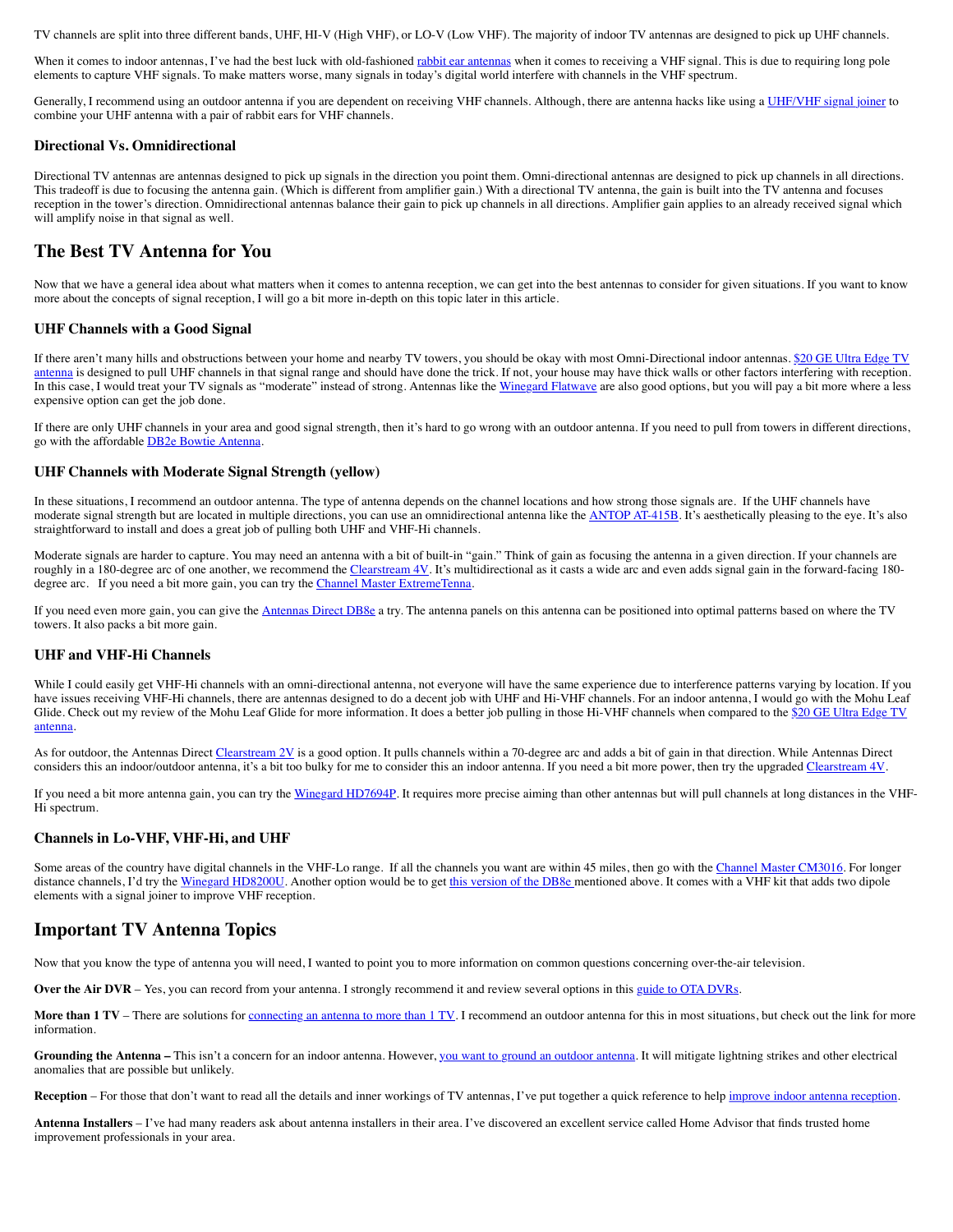Simply click **[this link](https://www.groundedreason.com/recommends/homeAdvisor)** and "antenna" in the search. You can then select "Install or Replace Antenna." Fill out the form, and Home Advisor will connect you with certified [professionals in your area to do the work. If you want to get in touch with a live person to put you in touch with a local professional, you can call Home Advisor at](http://66trp.com/c/1172-248104-13275296?us=click-7815431-10686949%3FPPCPN%3D8886052759&mobile=1) **888-605- 2759**

**Antennas and HOAs** – Your HOA cannot stop you from putting up an antenna. I explain why in my article on [TV Antennas, the FCC, and Your HOA](https://www.groundedreason.com/tv-antennas-fcc-hoa/).

## **Signal Loss**

Signal loss comes from various sources and is measured in decibel (dB) loss. I've done my best to examine numerous studies of signal loss and put together rough estimates of the possible signal loss below. The following sources of signal loss would subtract from the NM;

**TV** – There is typically a dB loss associated with the TV. An estimate of 3 dB should suffice.

Cable runs – Typically, RG-6 coax is used in the US. The maximum DB loss in the highest TV frequency is about 5.6 dB per 100 ft. cable-run. Add a .5 dB loss for any unsplit joint connection.

**Splitters** – Every split of the coax cable running from the antenna to a TV incurs the loss listed on the splitter. This is typically 3.5 dB, but to be sure, it should be listed on the splitter. You have to count every output on the splitter, whether it's used or not. I go into more detail in this post on choosing a [coaxial signal splitter](https://www.groundedreason.com/tv-aerial-splitter-use/).

Adjacent House –An adjacent house in line with the generation of the signal and casting a shadow either on the antenna or on the exterior wall that is in the path of an indoor antenna creates a loss. Various studies show a dB loss between 10-21 dB for signals within UHF and VHF frequency. Studies also show that raising the height of an indoor antenna will lessen the loss.

Tree Shadowing – This is when a nearby tree in line with the generation of the signal casts a shadow on the antenna or on the exterior wall in line with the antenna. Studies have shown that trees have a dB loss of 0-10 dB within the UHF and VHF frequency. A TV antenna installed at a lower height can improve signal propagation since the signal can better avoid the tree canopy. In rare cases raising an antenna can degrade reception. Often in these cases, a dense tree canopy can be blamed.

**Home Penetration** – This only matters for an indoor antenna. Expect a loss of around 14dB for a signal to penetrate a home and reach the first-floor antenna. Installing the antenna on the 2nd or 3rd floor can significantly mitigate a portion of these losses.

**Anything else with a quantifiable decibel (dB) loss** – Yes, this is vague, but any nearby obstruction can cause a dB loss.

## **Where to Install an Indoor Antenna**

To figure out if we can use an Indoor Antenna, we will need to estimate the amount of signal noise a station can handle based on its signal strength color coding from the FCC chart shown earlier in this article. We can call this estimate a "noise margin." Generally, we can assume the following noise margin values:

- Green we have about  $45$  dB to work with
- Yellow we have about 30 dB to work with
- Orange There is little room for error. There is less than 15 dB of noise allowable with these channels
- Red This station isn't coming in without a directional antenna that has signal gain built-in to focus in on the tower

Locate where your TV towers are using the [FCC's channel finder.](https://www.fcc.gov/media/engineering/dtvmaps) Use this information to mount your antenna, so it's pointed toward that tower when possible.

- Optimally it will be near the exterior wall closest to the tower. If this is the case, only subtract 14 dB for home penetration; otherwise, subtract around 34 dB to account for your house shadowing the signal.
- If there is heavy foliage that could cast a shadow on your antenna from the direction of the tower, subtract 10 dB
- If the adjacent house is in the direction of the tower and casts a shadow on the antenna, subtract another 20.

If you are left with about 12 dB or more after subtracting loss estimates, you should have enough signal to watch OTA TV. If you are below 12db, try and find a higher area to mount the antenna. This may be an upper floor or even the attic. You may want to consider the roof if possible.

If there is enough noise margin on the weakest signal, the next consideration is the antenna's distance from the tower. An important variable when considering the distance is whether the signal frequency is VHF vs. UHF. Commercial antennas typically indicate the range at which they can capture a signal. It is a bit misleading as they usually specify the distance for Ultra High Frequency (UHF).

UHF frequency runs at a higher frequency than VHF or "Very High Frequency." Realistically, an indoor commercial antenna will do little to pick up a VHF station that can't be done using a pair of rabbit ears.

Typically your VHF channels should be within 15 miles, and your UHF should be within 30 miles for an indoor solution to work. This is highly dependent on how much loss the signal takes before reaching your antenna. I have seen indoor antennas work over 50 miles from the broadcast tower.

The last concept we need to consider is the direction of the tower. We may or may not need this information depending on the antenna type, but it's essential to know if we need to troubleshoot the signal. Click on the channel in question on the FCC map tool, and it will highlight the direction to the TV tower.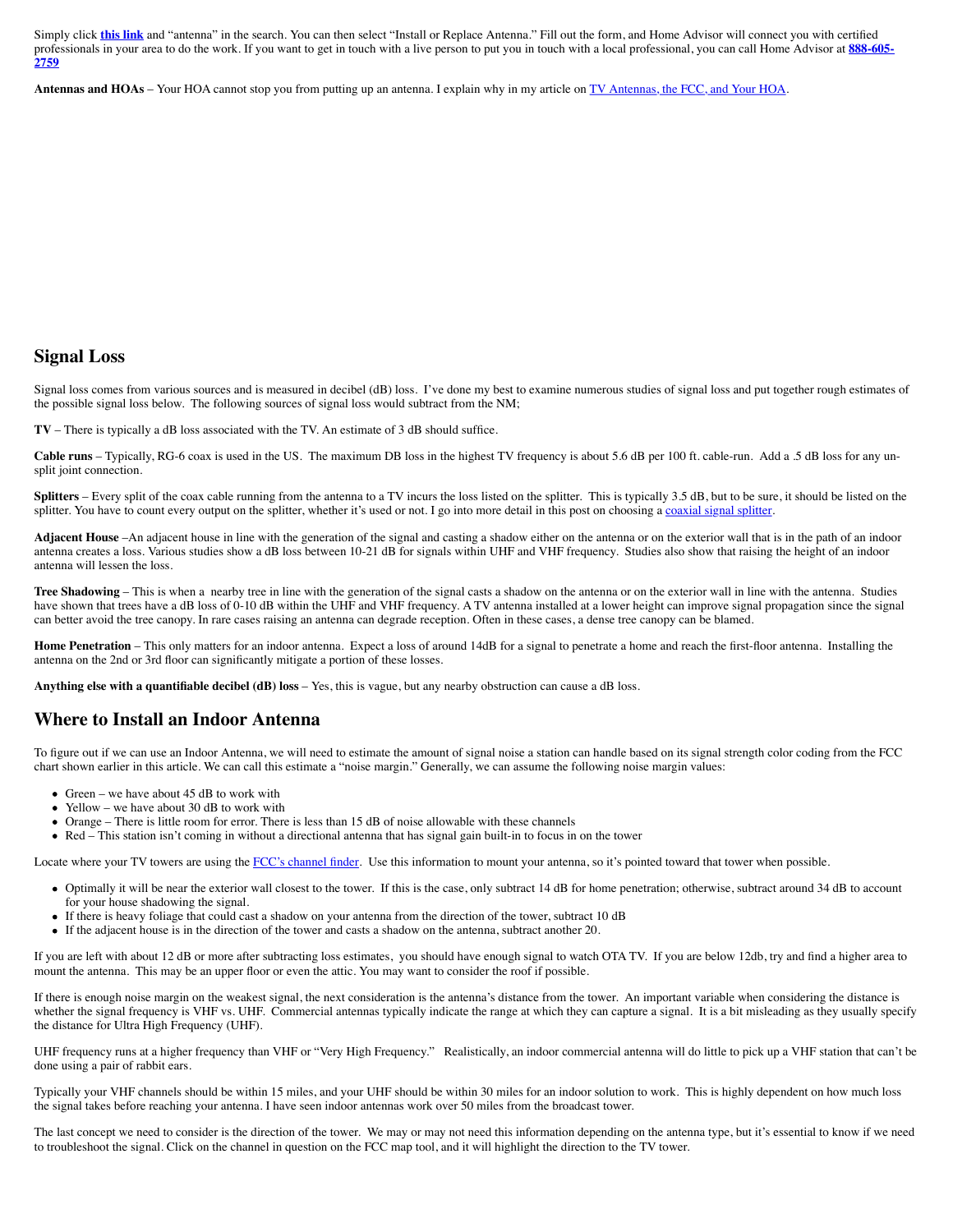Now we have everything we need to know about the signal. We can now cover the types of antennas available and their strengths and weaknesses.

## **Antenna Gain Vs. Amplifier Gain**

This subject can be confusing as there are two types of gain regarding antennas. There is antenna gain, which we discussed earlier as being inherent to the antenna. It mainly aids you in receiving a signal from the tower and can be added to your noise margin.

Then there is amplifier gain, which is added from a powered amplifier. This amplifier will not impact the antenna's ability to receive the signal but will mitigate noise created by splitters, cable lengths, and tuners between the antenna and your television.

#### **More about Antenna Amplifiers**

**Passive vs. Active Antennas** – An active TV antenna is an antenna that has a powered signal amplifier. This is opposed to a passive TV antenna, which is without signal amplification. Active antennas will not affect the antenna's ability to pick up a signal.

However, it will boost a signal that reaches your antenna to overcome noise in the line, splitters, and TV tuner. This "boost" is given in terms of a dB gain. Please note that an amplifier also adds noise that will impact the gain of the amplifier.

This doesn't mean every antenna needs an amplifier. Strong signals that are boosted can overload the tuner causing the channel to not display on the TV. (Overload in this instance doesn't mean "blow up." The tuner will be fine)

There are also [instances where an amplifier will provide no real benefit](https://www.groundedreason.com/dont-assume-your-tv-antenna-needs-an-amplifier/). For example, let's assume all the channels received hit the antenna with 30 dB of noise margin to spare. That's already plenty to overcome most coaxial runs to the TV, hence no need for an amplifier.

This brings up another critical point. Clean up your coaxial runs. Older antenna and cable TV installations used RG-59 coaxial cable. That has almost double the dB loss of the RG-6 used in modern TV antenna installations.

If using splitters, be sure they are rated at least 5-1000mhz. Remember that signal strength is divided by the number of outputs on the splitter, whether they are used or not. A splitter causes a 3.5 dB connection loss on each output.

## **Types of TV Antennas**

Before wrapping this up, I wanted to give a high-level overview of various antenna types. It's important to understand that directional antennas will have a better range. Still, for typical indoor and outdoor home antennas, I would stick with the ease and convenience of an omnidirectional antenna if at all possible.

### **Modern Omnidirectional Antennas**

**Flat**– This is the aesthetically pleasing antenna pictured below. They are easy on the eyes. They work well with UHF signals.



Stylish- Companies like Mohu have introduced aesthetically pleasing indoor antennas like the Mohu Curve. I've used it myself, and it's one of my favorite indoor TV [antennas. For a stylish outdoor antenna that does an excellent job in the UHF and VHF spectrum, I recommend the Mohu Sky pictured below. It's the antenna we use,](https://www.groundedreason.com/mohu-curve-antenna-sleek-effective/) and we love it. It's available on **Mohu's website**.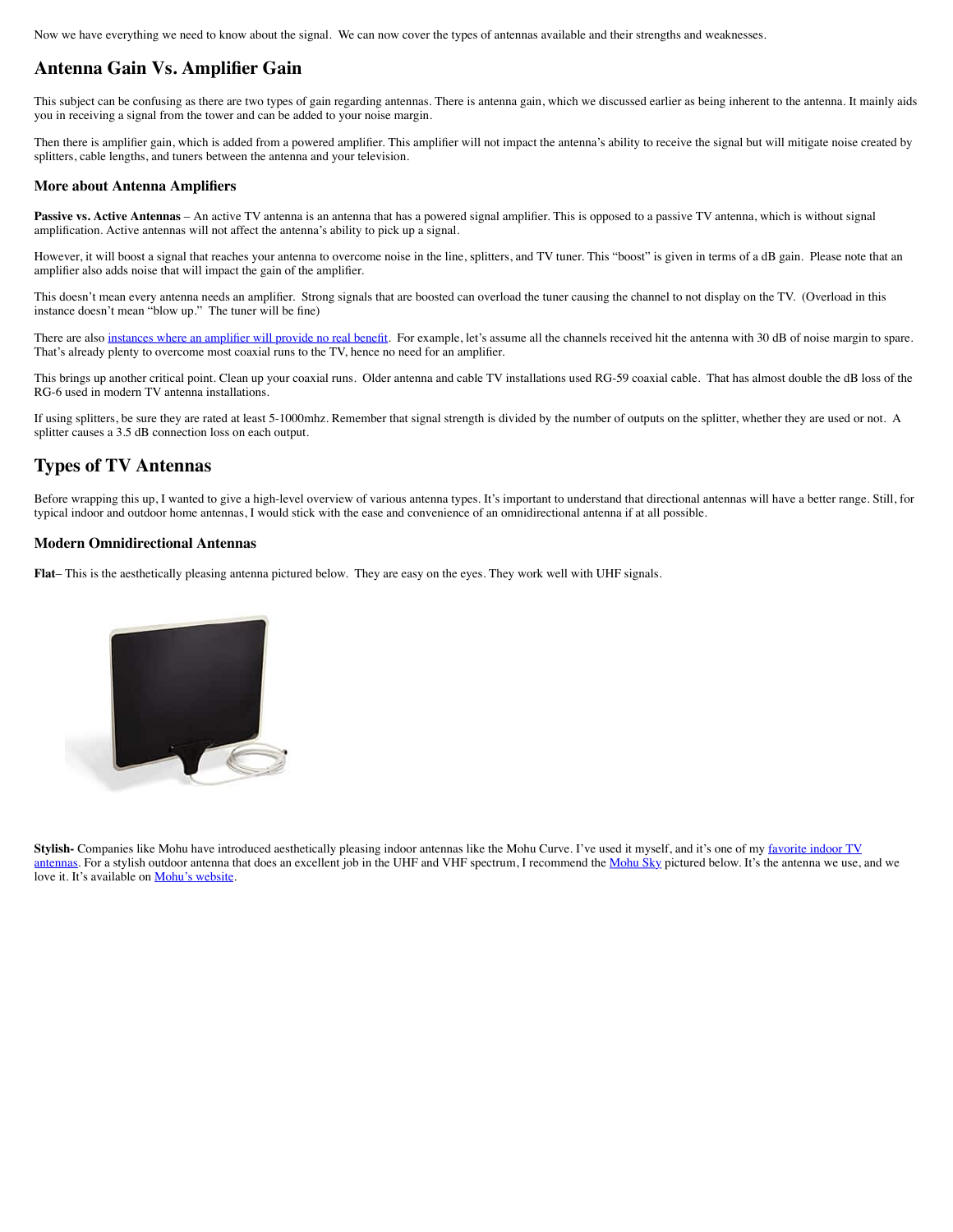| Mohu Sky Review |  |  |  |
|-----------------|--|--|--|
|                 |  |  |  |
|                 |  |  |  |
|                 |  |  |  |
|                 |  |  |  |
|                 |  |  |  |
|                 |  |  |  |
|                 |  |  |  |
|                 |  |  |  |
|                 |  |  |  |
|                 |  |  |  |
|                 |  |  |  |
|                 |  |  |  |
|                 |  |  |  |
|                 |  |  |  |

## **Directional Antennas**

Grid Antenna – These antennae are intended to direct the antenna gain to a beam typically not exceeding 25 degrees wide. These are perfect for those areas where TV towers tend to be in one direction.

grid antenna

Yagi Antenna – These are my favorite directional antenna. The beam width can vary from 30 – 80 degrees but packs a lot of antenna gain. These are great for capturing hard-toreach towers at long distances but will also pick up nearby stations that aren't in the direction you are aiming.

yagi antenna

### **Older Omnidirectional Antennas**

These antennas still work fine for stations near your house. If you live in a metro area with lots of signals close by, you could give one of these dinosaurs a shot.

**Loop** – A loop is an omnidirectional antenna and is shown in the picture below. This antenna also contains a pair of rabbit ears. The loop is mainly designed to pick up UHF.



**Dipole Antenna** – For TV antennas, these omnidirectional antennas are typically referred to as "rabbit ears." They work for local VFH signals, but not much else.